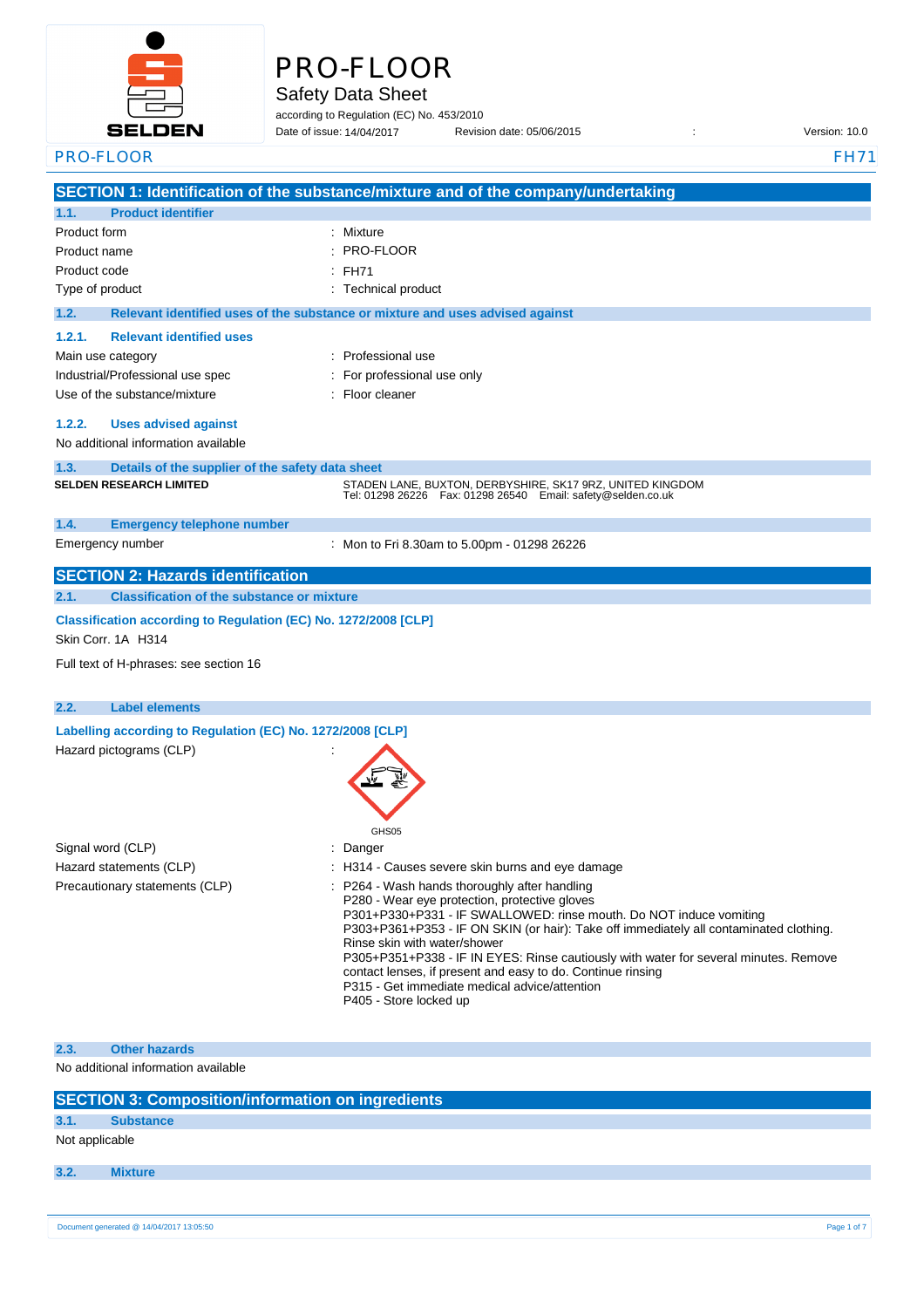# Safety Data Sheet

according to Regulation (EC) No. 453/2010

| <b>Name</b>                                                             | <b>Product identifier</b>                                             | $\frac{9}{6}$ | <b>Classification according to</b><br>Directive 67/548/EEC | <b>Classification according to</b><br><b>Regulation (EC) No.</b><br>1272/2008 [CLP] |
|-------------------------------------------------------------------------|-----------------------------------------------------------------------|---------------|------------------------------------------------------------|-------------------------------------------------------------------------------------|
| 2-(2-butoxyethoxy)ethanol, diethylene<br>glycol monobutyl ether         | (CAS No) 112-34-5<br>(EC no) 203-961-6<br>(EC index no) 603-096-00-8  | $-5$<br>-1    | Xi: R36                                                    | Eye Irrit. 2, H319                                                                  |
| Oxirane, 2-methyl-, polymer with oxirane,<br>mono(2-propylheptyl) ether | (CAS No) Polymer DT03                                                 | $1 - 5$       | Xn; R22<br>Xi: R41                                         | Acute Tox. 4 (Oral), H302<br>Eye Dam. 1, H318                                       |
| sodium hydroxide, caustic soda                                          | (CAS No) 1310-73-2<br>(EC no) 215-185-5<br>(EC index no) 011-002-00-6 | $1 - 5$       | C: R35                                                     | Skin Corr. 1A. H314                                                                 |
| 2-Ethylhexanol, ethoxylated                                             | (CAS No) 26468-86-0<br>(EC no) 607-943-2                              | $1 - 5$       | Xi: R41                                                    | Eye Dam. 1, H318                                                                    |

Full text of R- and H-phrases: see section 16

| <b>SECTION 4: First aid measures</b>                                        |                                                                                                                                     |  |  |
|-----------------------------------------------------------------------------|-------------------------------------------------------------------------------------------------------------------------------------|--|--|
| <b>Description of first aid measures</b><br>4.1.                            |                                                                                                                                     |  |  |
| First-aid measures general                                                  | Get medical advice/attention if you feel unwell.                                                                                    |  |  |
| First-aid measures after inhalation                                         | Remove person to fresh air and keep comfortable for breathing.                                                                      |  |  |
| First-aid measures after skin contact                                       | Wash with plenty of soap and water. Take off immediately all contaminated clothing and wash it<br>before reuse.                     |  |  |
| First-aid measures after eye contact                                        | Immediately rinse with water for a prolonged period while holding the eyelids wide open. Get<br>immediate medical advice/attention. |  |  |
| First-aid measures after ingestion                                          | Do NOT induce vomiting. Rinse mouth. Drink plenty of water. Get medical advice/attention.                                           |  |  |
| 4.2.<br>Most important symptoms and effects, both acute and delayed         |                                                                                                                                     |  |  |
| Symptoms/injuries after inhalation                                          | May cause respiratory irritation.                                                                                                   |  |  |
| Symptoms/injuries after skin contact                                        | Burns.                                                                                                                              |  |  |
| Symptoms/injuries after eye contact                                         | Causes serious eye damage.                                                                                                          |  |  |
| Symptoms/injuries after ingestion                                           | Burns.                                                                                                                              |  |  |
| 4.3.                                                                        | Indication of any immediate medical attention and special treatment needed                                                          |  |  |
| Treat symptomatically.                                                      |                                                                                                                                     |  |  |
| <b>SECTION 5: Firefighting measures</b>                                     |                                                                                                                                     |  |  |
| <b>Extinguishing media</b><br>5.1.                                          |                                                                                                                                     |  |  |
| Suitable extinguishing media                                                | : Carbon dioxide. Dry powder. Foam.                                                                                                 |  |  |
| 5.2.<br>Special hazards arising from the substance or mixture               |                                                                                                                                     |  |  |
| Hazardous decomposition products in case of<br>fire                         | : Corrosive vapours.                                                                                                                |  |  |
| 5.3.<br><b>Advice for firefighters</b>                                      |                                                                                                                                     |  |  |
| No additional information available                                         |                                                                                                                                     |  |  |
| <b>SECTION 6: Accidental release measures</b>                               |                                                                                                                                     |  |  |
| Personal precautions, protective equipment and emergency procedures<br>6.1. |                                                                                                                                     |  |  |
| 6.1.1.<br>For non-emergency personnel                                       |                                                                                                                                     |  |  |
| Emergency procedures                                                        | Evacuate unnecessary personnel.                                                                                                     |  |  |
|                                                                             |                                                                                                                                     |  |  |
| 6.1.2.<br>For emergency responders                                          |                                                                                                                                     |  |  |
| Protective equipment                                                        | : Use personal protective equipment as required.                                                                                    |  |  |
| 6.2.<br><b>Environmental precautions</b>                                    |                                                                                                                                     |  |  |
| Avoid release to the environment.                                           |                                                                                                                                     |  |  |
| 6.3.<br>Methods and material for containment and cleaning up                |                                                                                                                                     |  |  |
| For containment                                                             | : Collect spillage.                                                                                                                 |  |  |
| Methods for cleaning up                                                     | Soak up spills with inert solids, such as clay or diatomaceous earth as soon as possible.                                           |  |  |
| <b>Reference to other sections</b><br>6.4.                                  |                                                                                                                                     |  |  |
|                                                                             | For further information refer to section 8: "Exposure controls/personal protection". For further information refer to section 13.   |  |  |
| <b>SECTION 7: Handling and storage</b>                                      |                                                                                                                                     |  |  |
| <b>Precautions for safe handling</b><br>7.1.                                |                                                                                                                                     |  |  |
| Precautions for safe handling                                               | : Avoid contact with skin and eyes.                                                                                                 |  |  |
| Hygiene measures                                                            | Do not eat, drink or smoke when using this product.                                                                                 |  |  |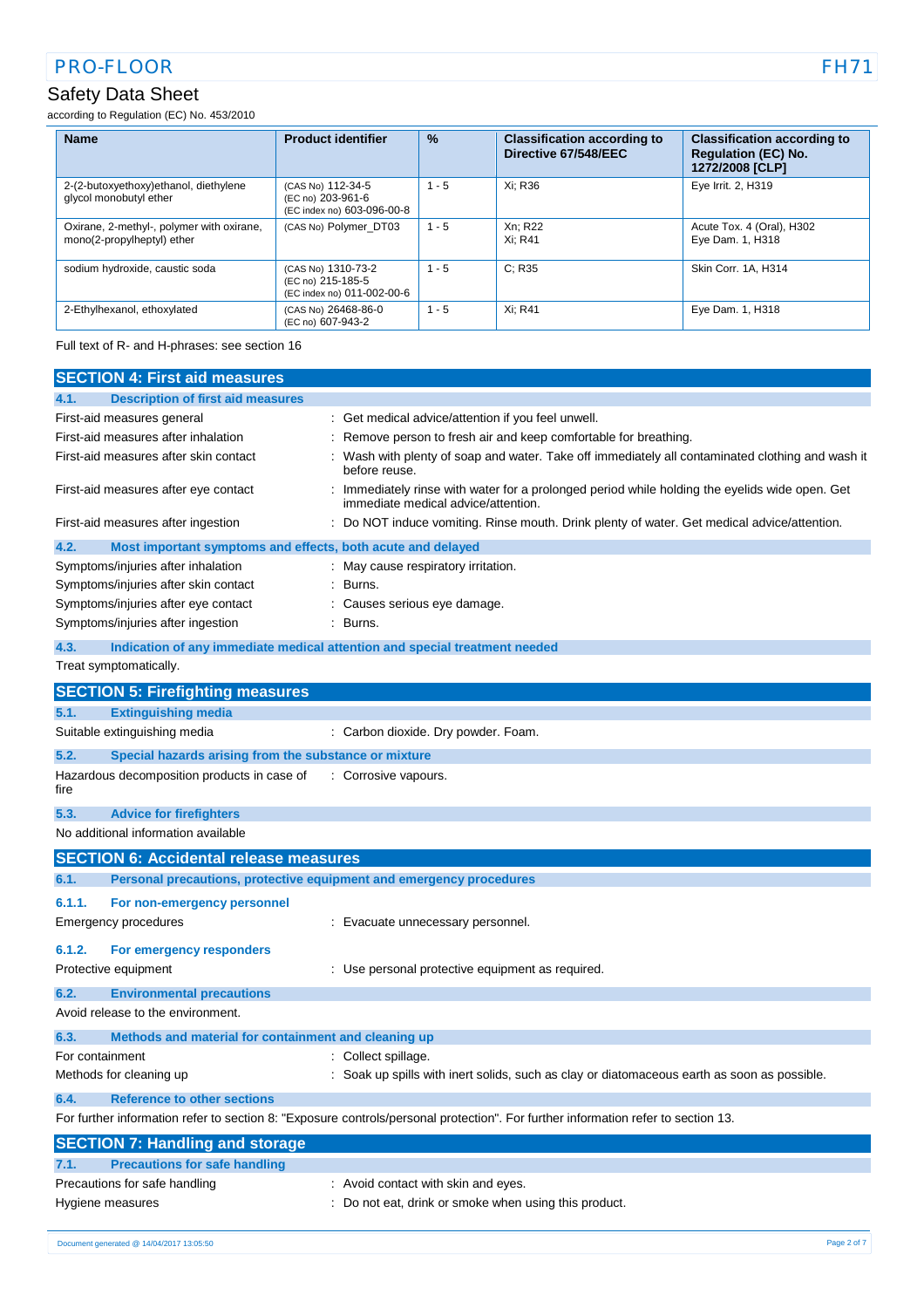### Safety Data Sheet

according to Regulation (EC) No. 453/2010

| 7.2.                               | Conditions for safe storage, including any incompatibilities      |  |  |
|------------------------------------|-------------------------------------------------------------------|--|--|
| <b>Technical measures</b>          | : Does not require any specific or particular technical measures. |  |  |
| Storage conditions                 | : Keep container closed when not in use.                          |  |  |
| Incompatible products              | : Oxidizing agent. Strong acids.                                  |  |  |
| Incompatible materials             | : Metals.                                                         |  |  |
| Special rules on packaging         | : Keep only in original container.                                |  |  |
| 7.3.<br><b>Specific end use(s)</b> |                                                                   |  |  |

No additional information available

### **SECTION 8: Exposure controls/personal protection**

#### **8.1. Control parameters**

No additional information available

### **8.2. Exposure controls**



#### Materials for protective clothing : Not required for normal conditions of use

- Hand protection **in the contract of the contract of the contract of the contract of the contract of the contract of the contract of the contract of the contract of the contract of the contract of the contract of the contra**
- Eye protection  $\qquad \qquad$ : Safety glasses
- Skin and body protection : Not required for normal conditions of use
- Respiratory protection : Not required for normal conditions of use

# **SECTION 9: Physical and chemical properties**

| Information on basic physical and chemical properties<br>9.1. |                   |
|---------------------------------------------------------------|-------------------|
| Physical state                                                | Liquid<br>t       |
| Appearance                                                    | Liquid.           |
| Colour                                                        | Blue.             |
| Odour                                                         | characteristic.   |
| Odour threshold                                               | No data available |
| рH                                                            | 13                |
| Relative evaporation rate (butylacetate=1)                    | No data available |
| Melting point                                                 | No data available |
| Freezing point                                                | No data available |
| Boiling point                                                 | No data available |
| Flash point                                                   | No data available |
| Auto-ignition temperature                                     | No data available |
| Decomposition temperature                                     | No data available |
| Flammability (solid, gas)                                     | No data available |
| Vapour pressure                                               | No data available |
| Relative vapour density at 20 °C                              | No data available |
| Relative density                                              | 1.07              |
| Solubility                                                    | No data available |
| Log Pow                                                       | No data available |
| Viscosity, kinematic                                          | No data available |
| Viscosity, dynamic                                            | No data available |
| Explosive properties                                          | No data available |
| Oxidising properties                                          | No data available |
| <b>Explosive limits</b>                                       | No data available |
|                                                               |                   |

#### **9.2. Other information**

No additional information available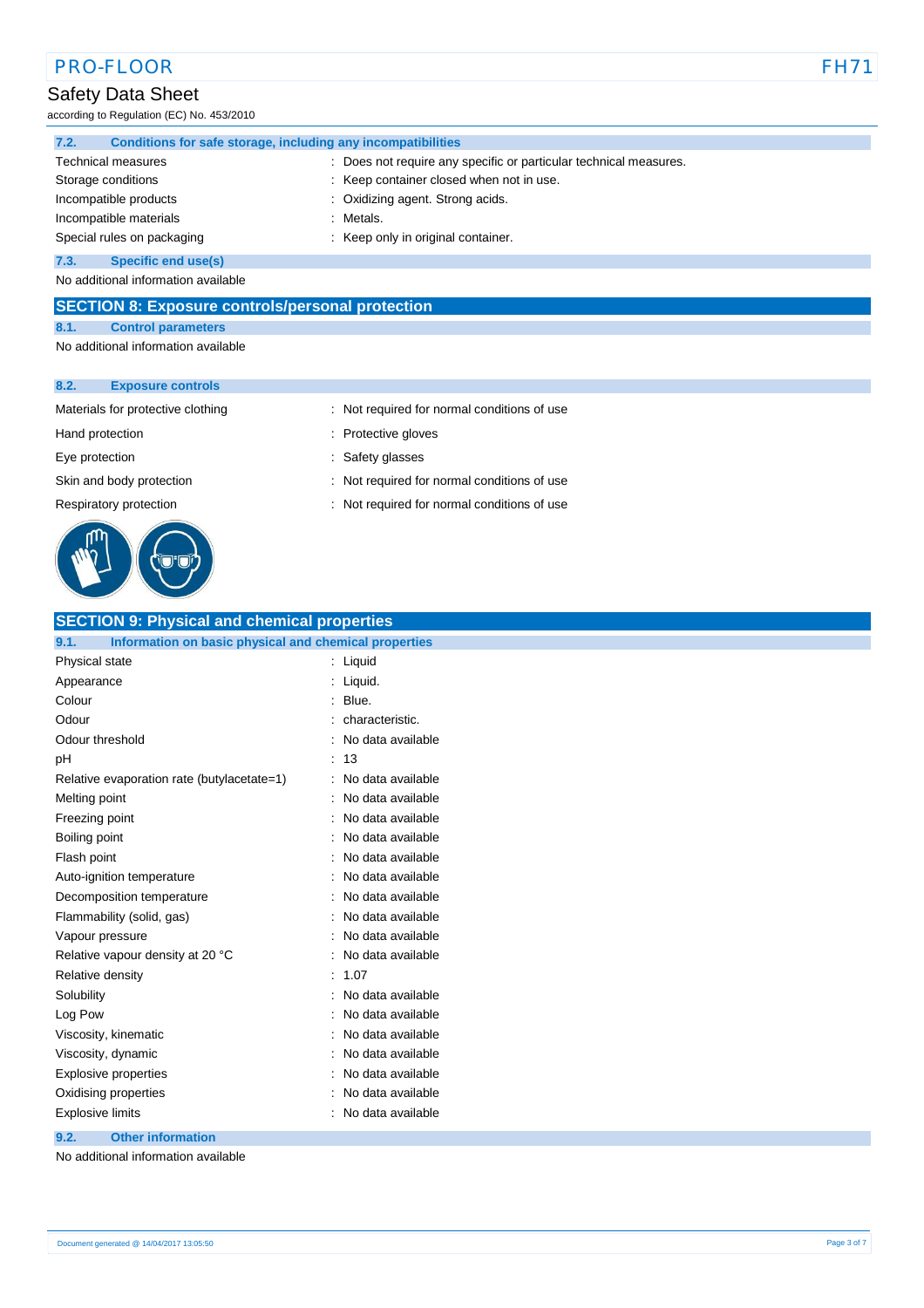# Safety Data Sheet

according to Regulation (EC) No. 453/2010

|         | <b>SECTION 10: Stability and reactivity</b> |
|---------|---------------------------------------------|
| 10.1.   | <b>Reactivity</b>                           |
|         | No additional information available         |
| 10.2.   | <b>Chemical stability</b>                   |
|         | Stable under normal conditions.             |
| 10.3.   | <b>Possibility of hazardous reactions</b>   |
|         | No additional information available         |
| 10.4.   | <b>Conditions to avoid</b>                  |
|         | No additional information available         |
| 10.5.   | <b>Incompatible materials</b>               |
| metals. |                                             |
| 10.6.   | <b>Hazardous decomposition products</b>     |

No additional information available

| <b>SECTION 11: Toxicological information</b>          |                                                      |  |  |
|-------------------------------------------------------|------------------------------------------------------|--|--|
| Information on toxicological effects<br>11.1.         |                                                      |  |  |
| Acute toxicity                                        | : Not classified                                     |  |  |
| Skin corrosion/irritation                             | : Causes severe skin burns and eye damage.<br>pH: 13 |  |  |
| Serious eye damage/irritation                         | : Serious eye damage, category 1, implicit<br>pH: 13 |  |  |
| Respiratory or skin sensitisation                     | : Not classified                                     |  |  |
| Germ cell mutagenicity                                | : Not classified                                     |  |  |
| Carcinogenicity                                       | : Not classified                                     |  |  |
| Reproductive toxicity                                 | : Not classified                                     |  |  |
| Specific target organ toxicity (single exposure)      | : Not classified                                     |  |  |
| Specific target organ toxicity (repeated<br>exposure) | : Not classified                                     |  |  |
| Aspiration hazard                                     | Not classified                                       |  |  |

| <b>SECTION 12: Ecological information</b>                                           |                                 |  |  |
|-------------------------------------------------------------------------------------|---------------------------------|--|--|
| 12.1.<br><b>Toxicity</b>                                                            |                                 |  |  |
| Oxirane, 2-methyl-, polymer with oxirane, mono(2-propylheptyl) ether (Polymer_DT03) |                                 |  |  |
| LC50 fishes 1<br>$> 10 - 100$ mg/l                                                  |                                 |  |  |
| EC50 Daphnia 1                                                                      | $> 10 - 100$ mg/l               |  |  |
| ErC50 (other aquatic plants)                                                        | $> 10 - 100$ mg/l               |  |  |
| 2-Ethylhexanol, ethoxylated (26468-86-0)                                            |                                 |  |  |
| LC50 fishes 1                                                                       | $13$ mg/l                       |  |  |
| EC50 other aquatic organisms 1                                                      | 6.5 mg/l EC50 waterflea (48 h)  |  |  |
| EC50 other aquatic organisms 2                                                      | 6.6 mg/l IC50 algea (72 h) mg/l |  |  |
|                                                                                     |                                 |  |  |
| 12.2.<br><b>Persistence and degradability</b>                                       |                                 |  |  |
| No additional information available                                                 |                                 |  |  |
| 12.3.<br><b>Bioaccumulative potential</b>                                           |                                 |  |  |
| No additional information available                                                 |                                 |  |  |
| <b>Mobility in soil</b><br>12.4.                                                    |                                 |  |  |
| No additional information available                                                 |                                 |  |  |
|                                                                                     |                                 |  |  |
| <b>Results of PBT and vPvB assessment</b><br>12.5.                                  |                                 |  |  |
| No additional information available                                                 |                                 |  |  |
| <b>Other adverse effects</b><br>12.6.                                               |                                 |  |  |
| No additional information available                                                 |                                 |  |  |
| <b>SECTION 13: Disposal considerations</b>                                          |                                 |  |  |
| <b>Waste treatment methods</b><br>13.1.                                             |                                 |  |  |
| No additional information available                                                 |                                 |  |  |
|                                                                                     |                                 |  |  |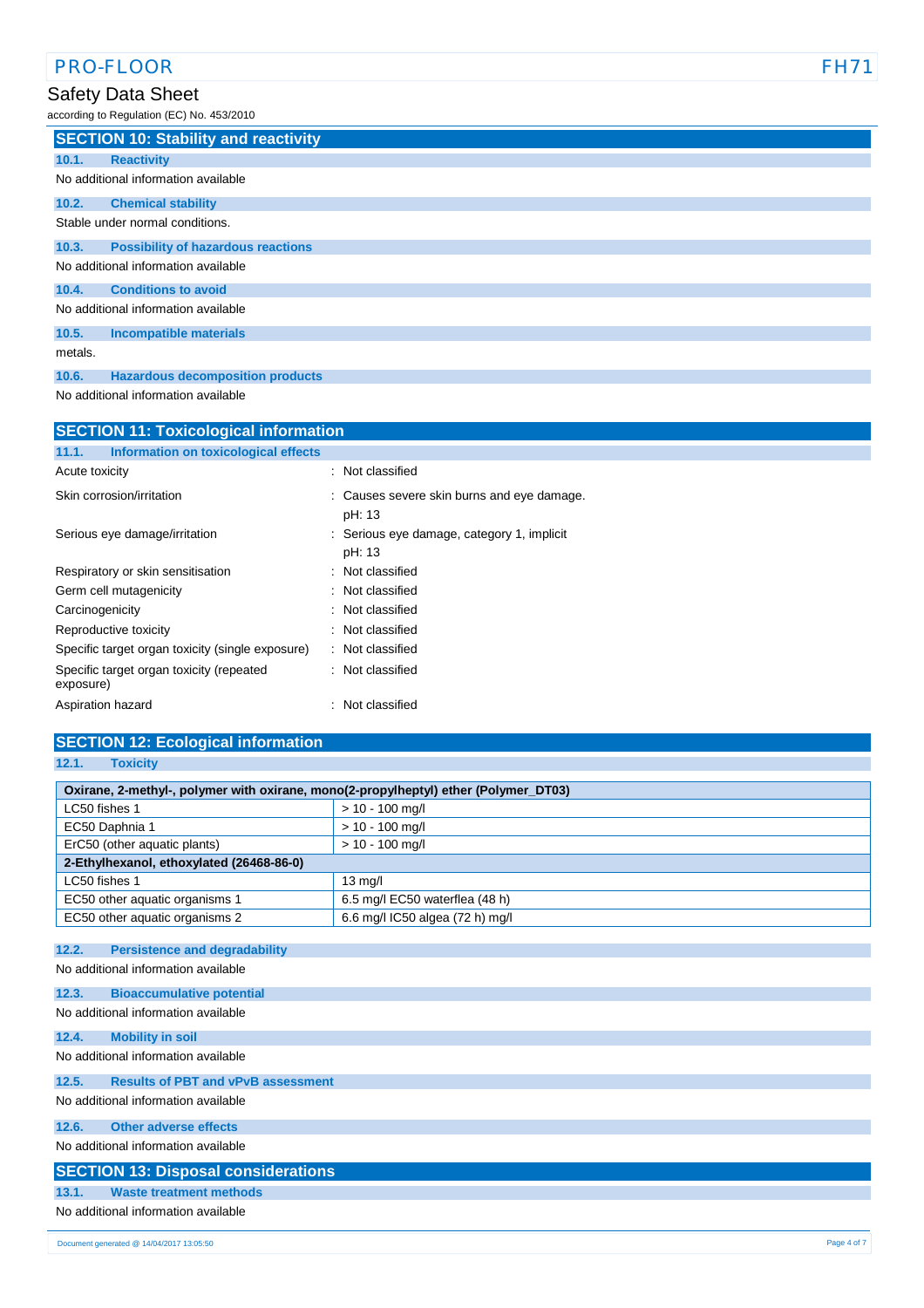### Safety Data Sheet

according to Regulation (EC) No. 453/2010

| <b>SECTION 14: Transport information</b>         |                                                                      |
|--------------------------------------------------|----------------------------------------------------------------------|
| In accordance with ADR / RID / IMDG / IATA / ADN |                                                                      |
| <b>UN number</b><br>14.1.                        |                                                                      |
| UN-No. (ADR)                                     | : 1760                                                               |
| UN-No. (IMDG)                                    | : 1760                                                               |
| UN-No.(IATA)                                     | : 1760                                                               |
| <b>UN proper shipping name</b><br>14.2.          |                                                                      |
| Proper Shipping Name (ADR)                       | : CORROSIVE LIQUID, N.O.S.                                           |
| Proper Shipping Name (IMDG)                      | : CORROSIVE LIQUID, N.O.S.                                           |
| Proper Shipping Name (IATA)                      | : CORROSIVE LIQUID, N.O.S.                                           |
| Transport document description (ADR)             | : UN 1760 CORROSIVE LIQUID, N.O.S. (SODIUM HYDROXIDE), 8, III, $(E)$ |
| Transport document description (IMDG)            | $\pm$ UN 1760 CORROSIVE LIQUID, N.O.S., 8, III                       |
| 14.3.<br><b>Transport hazard class(es)</b>       |                                                                      |

| <b>ADR</b>                       |     |  |
|----------------------------------|-----|--|
| Transport hazard class(es) (ADR) | : 8 |  |
| Danger labels (ADR)              | : 8 |  |



| Transport hazard class(es) (IMDG) | : 8 |  |
|-----------------------------------|-----|--|
| Danger labels (IMDG)              | : 8 |  |



#### **IATA**

Transport hazard class(es) (IATA) : 8 Hazard labels (IATA) : 8



| 14.4.<br><b>Packing group</b>                |                                          |
|----------------------------------------------|------------------------------------------|
| Packing group (ADR)                          | $\pm$ 111                                |
| Packing group (IMDG)                         | : III                                    |
| Packing group (IATA)                         | $\pm$ 111                                |
| 14.5.<br><b>Environmental hazards</b>        |                                          |
| Dangerous for the environment                | : No                                     |
| Marine pollutant                             | : No                                     |
| Other information                            | : No supplementary information available |
| 14.6.<br><b>Special precautions for user</b> |                                          |
| - Overland transport                         |                                          |
| Classification code (ADR)                    | $\therefore$ C9                          |
| Special provisions (ADR)                     | : 274                                    |
| Limited quantities (ADR)                     | : 5L                                     |
|                                              |                                          |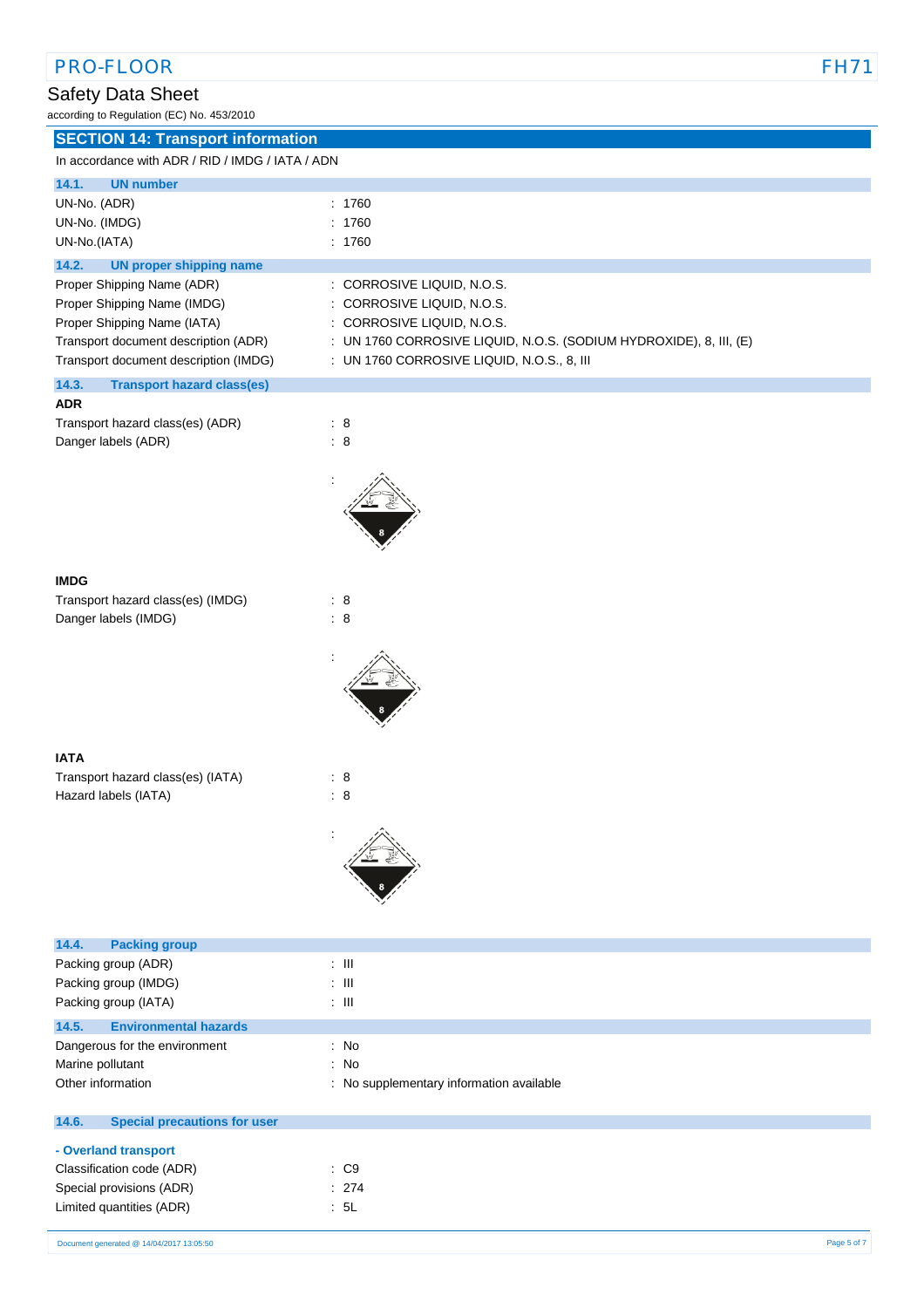# PRO-FLOOR FH7

### Safety Data Sheet

according to Regulation (EC) No. 453/2010

| $\sim$ $\sim$ $\sim$                                         |   |                           |
|--------------------------------------------------------------|---|---------------------------|
| Excepted quantities (ADR)                                    |   | $\therefore$ E1           |
| Packing instructions (ADR)                                   |   | : P001, IBC03, LP01, R001 |
| Mixed packing provisions (ADR)                               |   | : MP19                    |
| Portable tank and bulk container instructions<br>(ADR)       |   | T7                        |
| Portable tank and bulk container special<br>provisions (ADR) | ÷ | TP1, TP28                 |
| Tank code (ADR)                                              |   | : L4BN                    |
| Vehicle for tank carriage                                    |   | : AT                      |
| Transport category (ADR)                                     |   | 3                         |
| Special provisions for carriage - Packages<br>(ADR)          |   | : V12                     |
| Hazard identification number (Kemler No.)                    | ÷ | 80                        |
| Orange plates                                                | t | 80                        |
|                                                              |   | 1760                      |
| Tunnel restriction code (ADR)                                |   | : E                       |
| EAC code                                                     |   | : 2X                      |
| APP code                                                     | ÷ | B                         |
|                                                              |   |                           |
| - Transport by sea                                           |   |                           |
| Special provisions (IMDG)                                    |   | : 223, 274                |
| Limited quantities (IMDG)                                    |   | : 5L                      |
| Excepted quantities (IMDG)                                   |   | $\therefore$ E1           |
| Packing instructions (IMDG)                                  |   | : P001, LP01              |
| IBC packing instructions (IMDG)                              |   | $\therefore$ IBC03        |
| Tank instructions (IMDG)                                     |   | : T7                      |
| Tank special provisions (IMDG)                               |   | $:$ TP1, TP28             |
| EmS-No. (Fire)                                               |   | $F-A$                     |
| EmS-No. (Spillage)                                           |   | $: S-B$                   |
| Stowage category (IMDG)                                      |   | : A                       |
| - Air transport                                              |   |                           |
| PCA Excepted quantities (IATA)                               |   | $\therefore$ E1           |
| PCA Limited quantities (IATA)                                |   | : Y841                    |
| PCA limited quantity max net quantity (IATA)                 |   | : 1L                      |
| PCA packing instructions (IATA)                              |   | : 852                     |
| PCA max net quantity (IATA)                                  |   | : 5L                      |
| CAO packing instructions (IATA)                              |   | : 856                     |
| CAO max net quantity (IATA)                                  |   | : 60L                     |
| Special provisions (IATA)                                    |   | : A3                      |
| ERG code (IATA)                                              |   | : 8L                      |
|                                                              |   |                           |

**14.7. Transport in bulk according to Annex II of MARPOL 73/78 and the IBC Code**

IBC code : Not applicable.

### **SECTION 15: Regulatory information**

**15.1. Safety, health and environmental regulations/legislation specific for the substance or mixture**

### **15.1.1. EU-Regulations**

Contains no substances with Annex XVII restrictions Contains no substance on the REACH candidate list Contains no REACH Annex XIV substances

### **15.1.2. National regulations**

### **Germany**

VwVwS Annex reference : Water hazard class (WGK) 1, slightly hazardous to water (Classification according to VwVwS, Annex 4)